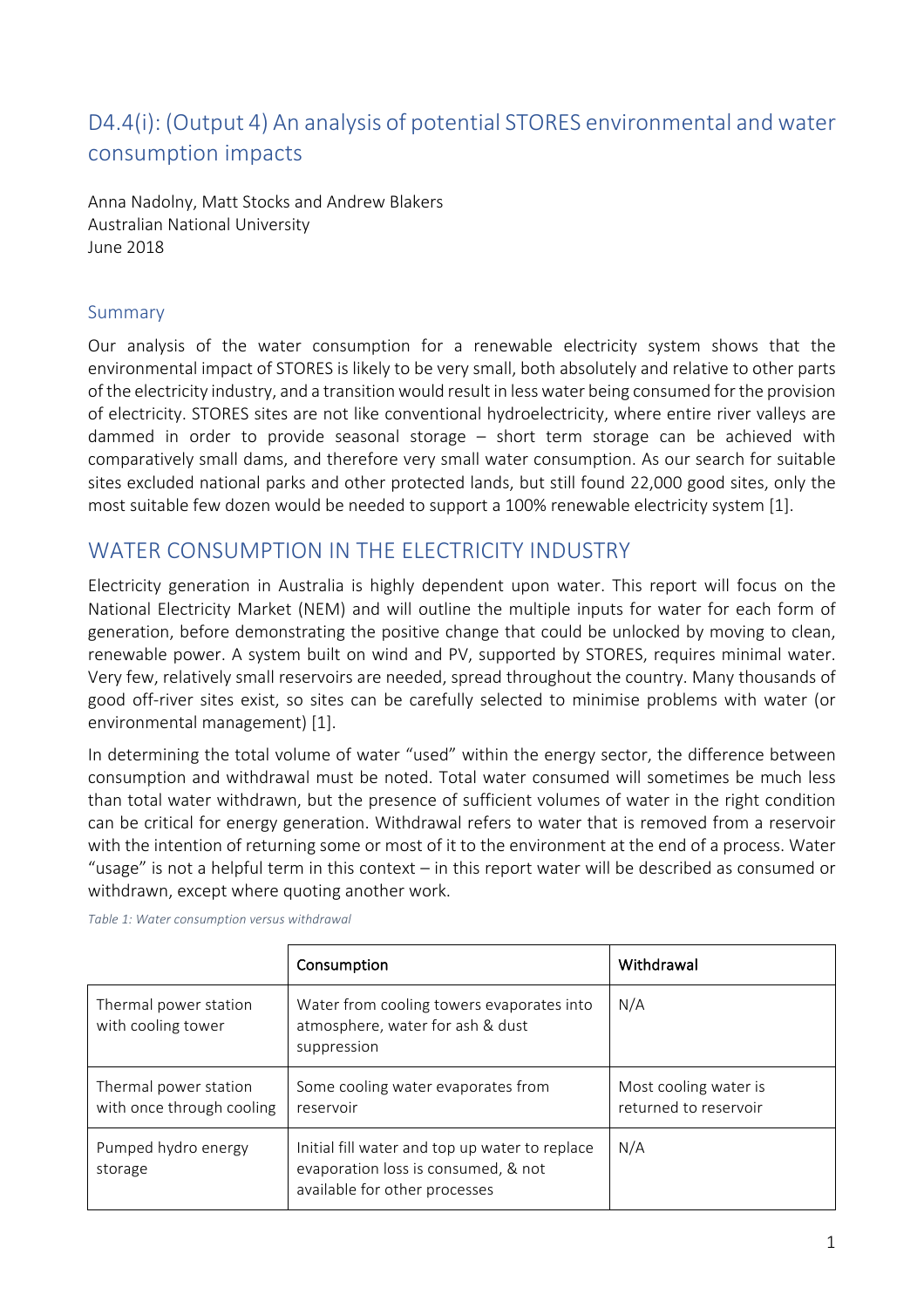## Coal

Coal power stations require water for their construction, everyday operation, and also in order to mine the coal itself.

#### *Plant operation*

Water is required for many processes within a coal power. The great majority of the water used on site is for cooling purposes, for example in a 1000 MW coal fired power station with 85% capacity factor and recirculated cooling, more than 75% of water consumption is due to cooling [2]. Although the Australian Bureau of Statistics (ABS) provides data on water consumption for the entire electricity and gas industry – which ranged from 288-384 GL from 2008-09 to 2015-16, most of which provided cooling for coal, this information is not provided specifically for the coal-fired power industry [3].

Electricity cannot be generated at a water-cooled thermal power station if sufficient water is not available. The high value of water to operation meant that the value of water for a coal-fired power station in 2007 was \$14 -18,000 per ML, whereas the wholesale cost of water at that time was \$1,500 per ML [2]. Water access can also affect project financing, due to potential risk [4].

In 2009, the Waterlines [2] report stated that many thermal power stations had already implemented changes that resulted in a 15% decrease in water consumption per MWh of electricity, due to the high cost of water. Further large water savings are only technically possible for new-build stations. These systems use direct, indirect or hybrid dry cooling  $-$  but the majority of coal power stations in Australia use open - or closed-cycle wet cooling [2].

Dry cooling can result in a 90% decrease in the water consumption, but these power stations produce less electricity per unit of fuel consumed, and higher carbon dioxide emissions per unit fuel [2]. Alternate sources of water could also lower freshwater consumption within coal-fired power systems, but each of these have problems. Possibilities include: seawater cooling, purified waste water, coal seam gas water, and desalination. The water used within the plant must be purified so that salt build up does not occur, particularly in the boiler – thus, more electricity is needed to purify any waste water used within the plant. The water cost and source for coal-fired power stations are determined during the planning stage – changing to one of these alternatives would probably mean higher associated costs and lower sent out electricity generation [2].

The temperature of the water used for cooling impacts the thermal efficiency of the plant - the higher the intake water temperature the lower the thermal efficiency [5]. There have been thermal power plants that have needed to be shut down due to the temperature of the cooling water body being too high [6], [7]. Water shortages caused by drought in Queensland in 2008 meant that 800 MW of coal-fired capacity could not be used [8].

Several coal-fired power stations use saline or seawater for cooling purposes, including Gladstone, Vales Point, and Eraring [2]. Currently decommissioned plants in the NEM that used sea or salt water included Munmorah [2] and Wangi [9] in NSW, Northern and Playford B in SA [10]. These plants do not consume freshwater, but the withdrawal does affect a broader ecosystem. Regardless, as this study is investigating freshwater consumption, the saline and sea water from these plants will be removed from the total results.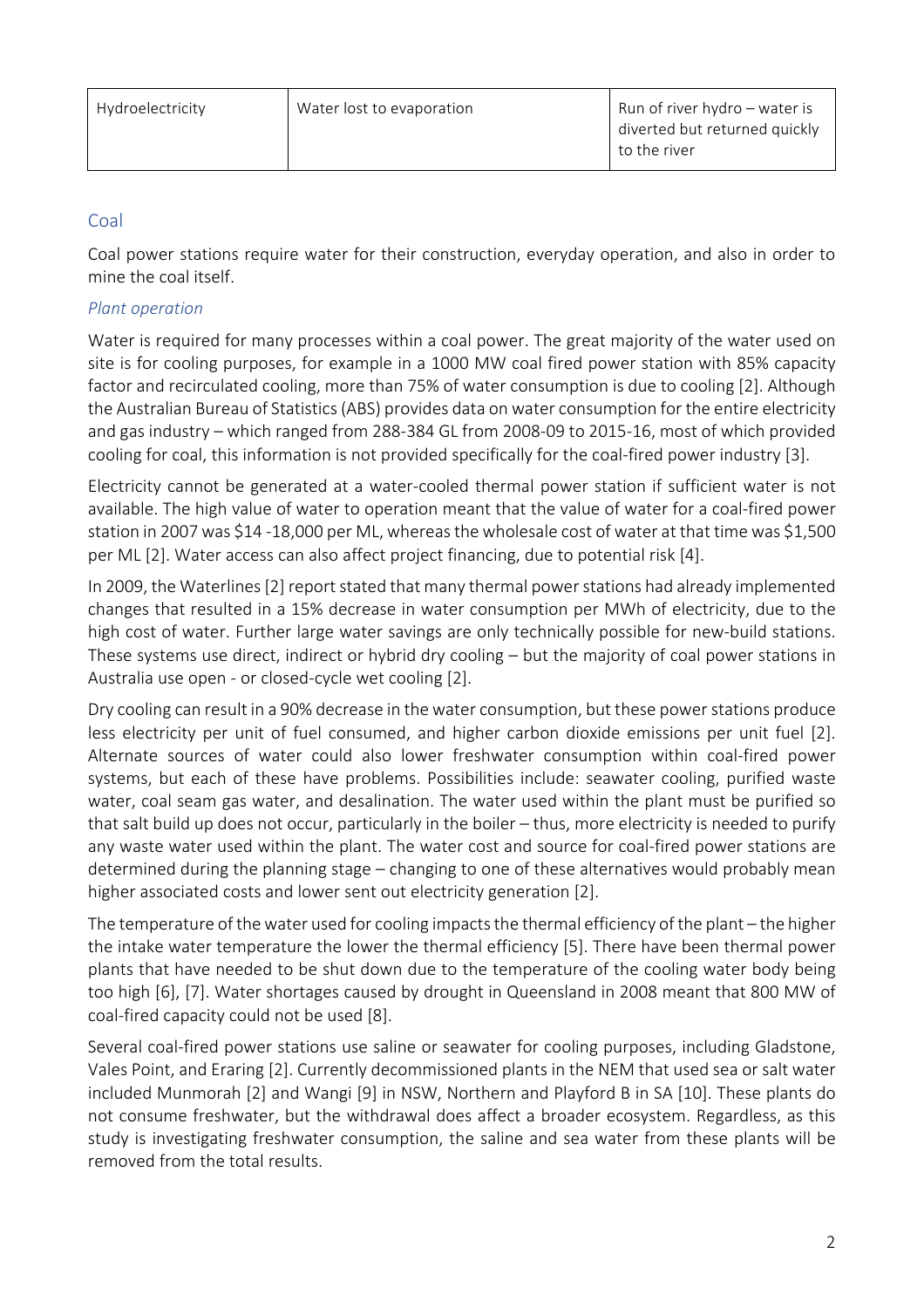#### *Mining and Processing*

Water is required in coal mining. In 2015-16, coal mining in Australia consumed 136 GL [11].

Although black coal can be used with minimal processing, often it is washed in order to remove ash, rock and minerals – improving overall quality. Washing requires "immersing the crushed coal in a liquid of high specific gravity in which coal floats and can be recovered while the heavier rock and minerals sink and are discarded". The resultant waste is transferred to a tailings dam[12], [13].

#### Gas

Combined-cycle gas turbines (CCGTs) are amongst the most efficient of the thermal power plants, because higher thermal efficiency means less waste heat is generated. As expected, this lowers the water withdrawal and consumption requirements per megawatt-hour [14].

Natural gas production in the US increased by almost 40% between 2005 and 2015. The boom in production led to an increase in the number of gas-fired plants, some of which have been built with hybrid and dry cooling technologies, and also with access to alternative water supplies, such as reclaimed water. Coal-fired power plants have been displaced as a result. Overall, in the period between 2008 and 2014 there has been a drop in the total withdrawal of water, and also in the total consumption in the US [15]. In Australia, there has been no such boom in gas plant operation.

#### Conventional Hydroelectricity

Hydroelectricity has historically provided the major portion of renewables into the NEM, with 7% of the total energy generation during 2015-16. The arid climate of Australia which restricts the number and volume of rivers, along with the environmental damage that can occur when rivers are dammed, has led most people to believe that hydroelectricity cannot contribute much further to the generation mix. This is likely true for conventional hydroelectricity.

Diverting water from the natural flows of river systems has led to environmental problems. Competition within the Murray Darling Basin has led to tension between environmentalists, irrigators, and power generators.

These large water bodies also lead to water loss from evaporation. This needs to be accounted for in arid Australia and is managed in the design and operation stages. The Snowy Hydro operators have historically kept water levels at just 10% for the Tantangara Dam, because the above average wind in the area means evaporation is high for this shallow water body. Changes to the water system management now mean that the dam will now be kept at 20% [16].

## Evaporation and Rainfall for Hydroelectricity and PHES

Pan-evaporation is measured using a metal cylindrical pan with a diameter of 1.2 metres. The rate of evaporation is dependent upon many factors. The small diameter, coupled with the exposed metal sides, mean that edge effects increase the evaporation from one of these containers when compared to the evaporation from a larger water body. This difference is commonly reported as 30% less evaporation in the real-world  $case[17]$ ,  $[18]$ .

The purity of the water also impacts evaporation. The salt in saline water lowers evaporation rates [17]. Evaporation will vary by the year, and by the management of the water system.

Local conditions, including wind and incident solar, also affect evaporation. If a lake or lagoon is surrounded by wooded hills, evaporation will likely be lower than one surrounded by flat pastureland. The value for pan evaporation for different locations within Australia can be seen in Figure 1. Australia's major hydroelectric plants are located in Tasmania and the Alpine region near the NSW/Vic border – where evaporation rates are quite low. Given the dependence upon location,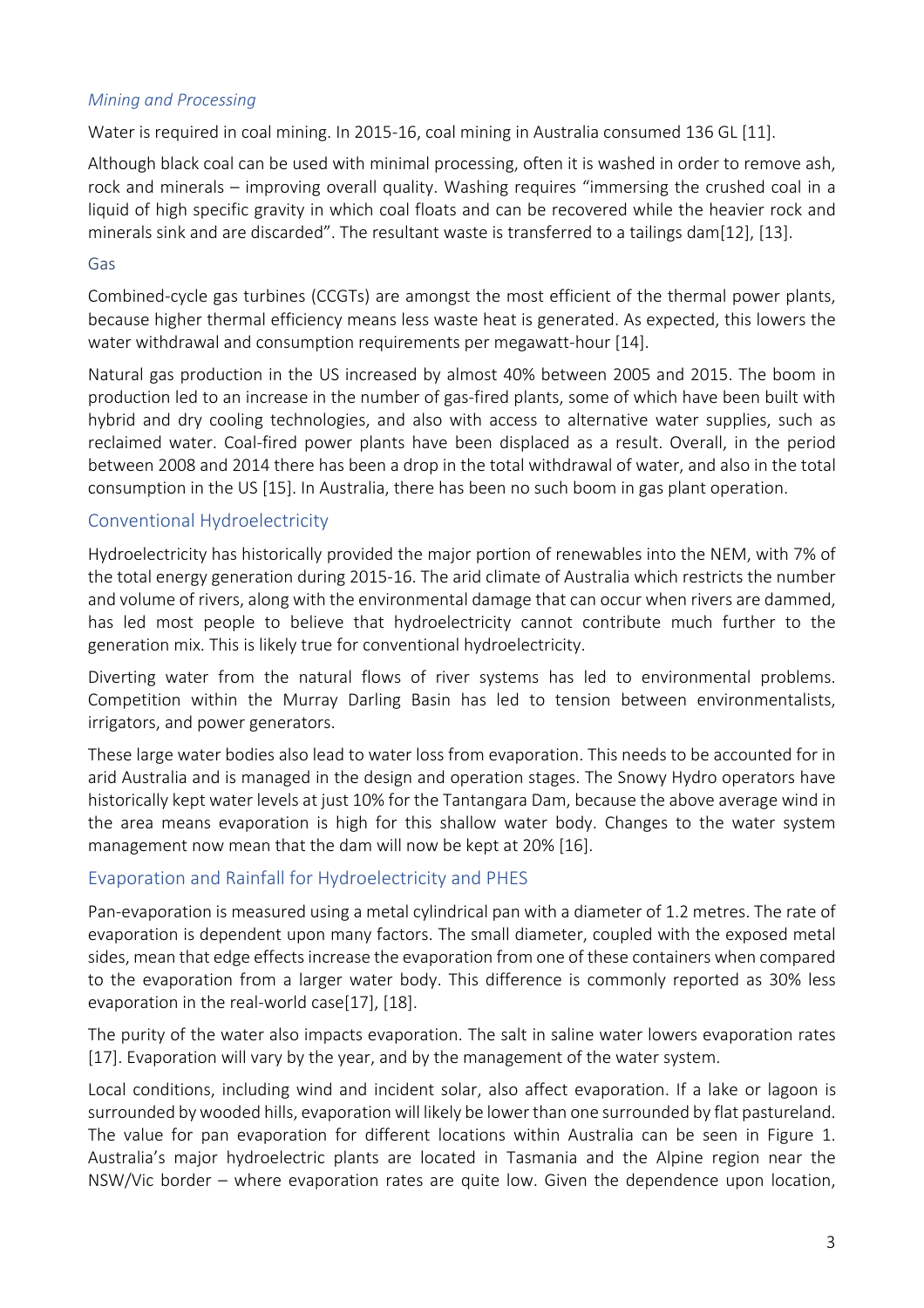rather than using a generic value from the literature, evaporation from these specific systems has been calculated.

Tasmania has relatively low evaporation and high rainfall when compared with the rest of Australia, and so there are many natural and manmade water bodies that are used to power hydroelectric plants. The water bodies in the Snowy Hydro scheme are much smaller than those in Tasmania.

Evaporation suppression is generally not appropriate for conventional hydroelectric dams. Most of these have mixed uses, including swimming, boating, fishing, irrigation, environmental flows, and urban water supply. Typical suppression techniques mean that the public cannot use the water, and some can result in chemicals leaching into the water. There are some trials of floating solar collectors for evaporation reduction and cooler operation.



*Figure 1: Average annual pan evaporation (larger image can be seen in Appendix)* [19]

## Pumped hydro energy storage

Water for STORES is consumed, because once this water has entered the closed system, (ideally) it will not be returned to the environment. Unlike many fossil-fuel systems, STORES require most of the water consumption up-front, before the plant can operate, but then requires only small volumes of water in order to keep the system running. These small top ups may not be necessary, depending upon the local rainfall and run off, and whether evaporation inhibitors are used. In order to model this initial water volume, the total was divided by the 50-year lifetime of the facility.

## Evaporation suppression

There are many different types of evaporation suppressors. Most techniques work by eliminating air movement near the water surface, which blows away a humid boundary layer leading to further evaporation. These range from simple floating plastic containers, to chemical monolayers. Windbreaks can also be helpful in lowering evaporation. The simplest way to limit evaporation in a new water body is to design it so that it is deep and narrow so as to reduce wind speeds on the reservoir – but this is not always possible. Trees can reduce evaporation by up to  $20%$  – but if they are planted too close to the reservoir, they may use the water themselves.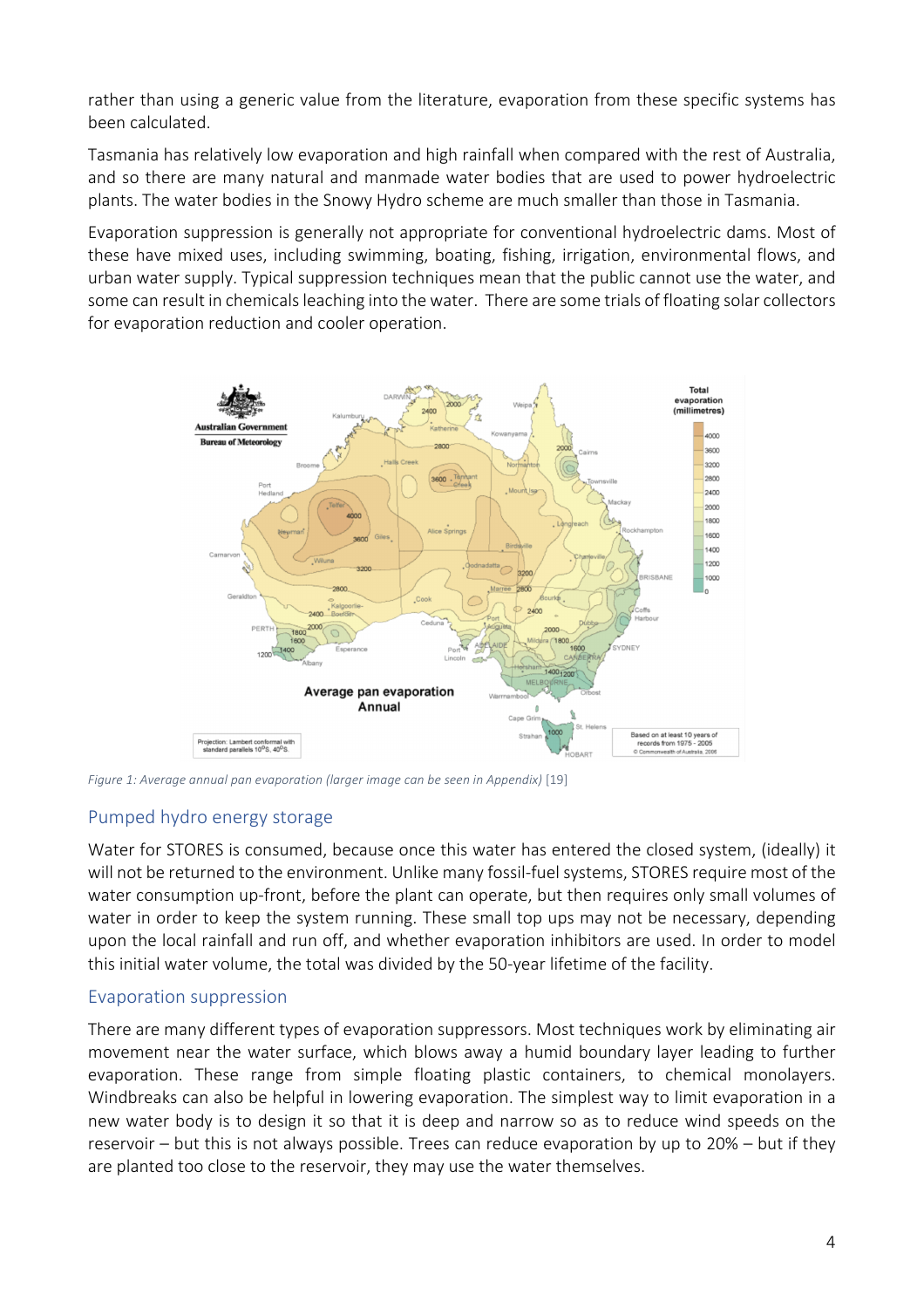Chemical monolayers are one of the simplest forms of evaporation suppression. These chemicals form a layer on top of the water and reduce evaporation by up to 40%. Unfortunately, they are not a long-term option, as the monolayer itself is broken down by bacteria. They are also strongly affected by the weather. Wind and waves will easily disturb a monolayer [20].

Suspended shade structures can provide up to 75% reduction in evaporation. Structures can be used whether the water body is full or empty. Installation can be difficult if the surrounding soil is of low quality. These structures can also be damaged in high winds [20].

Floating Covers: There are many different floating cover products on the market. Manufacturers claim evaporation reduction rates of close to 100% – but rarely provide information on independent trials. Completely closed covers would entirely remove evaporation, but also stop rain water from entering the catchment. If the reservoir is at risk of drying out, the floating cover must be removed as it could become bogged down. Depending upon the material used, algal bloom can also be eliminated. The effect of high wind is also product dependent [20].

Evaporation suppression can be achieved through plastic balls. Dark plastic is more resistance to UV light, which increases the useful lifetime of the product, although results in greater solar heating of the water. These balls need to contain ballast material to prevent the balls from being blown away in the wind and becoming litter. Covering a reservoir with plastic balls blocks out all light which means algae cannot grow, and birds and animals are unlikely to drink from the reservoir. Plastic balls were used in California on several reservoirs in order to prevent bromate from forming due to the interaction of sunlight with bromide and chlorine [21]–[23].

Plastic balls are produced from HDPE. Although using black HDPE rather than lighter colours increases the lifetime of the product, all plastics are expected to eventually breakdown. Still as the water in a pumped hydro system is cycled, and is not released to the environment, this degradation is less problematical. Periodic replacement of the balls is indicated [24], [25].

Floating solar PV panels could be used for conventional hydroelectric dams. Particularly on the largest dams, these would provide evaporation suppression by interrupting the flow of wind, and the dam could provide a good location for solar generation. A well-placed array would have no shading, and lower operational temperatures due to the water. Land would not need to be repurposed for this solar array. Lismore Council and Goulburn Council have both installed floating solar arrays on water bodies. However, these were on drinking water and waste water reservoirs, rather than reservoirs that are available for public use. For STORES systems, the large daily and seasonal cycling of the reservoirs (from nearly empty to full) means that floating PV might be impractical.

#### Bioenergy

Bioenergy currently provides 2% of the generation within the NEM. The feedstocks used in 2015-16 included bagasse, wood and wood waste, municipal and industrial biomass waste, sulphyte lyer (black liquor) and biofuels, landfill biogas and sludge biogas. Bagasse and landfill biogas were used to produce 75% of the total energy from biomass. Apart from wood, each of these biomass products are waste products, and so the water associated with growing crops and collecting them does not need to be included in the electricity generation water footprint. The operational water consumption is generally similar to any thermal power plant. There are some bioenergy plants that burn fuel in open cycle gas turbines to produce electricity directly, with no steam required.

It is likely that the bioenergy market will continue to grow slowly. Bagasse waste is by no means exhausted, and landfill biogas is particularly cost competitive [26].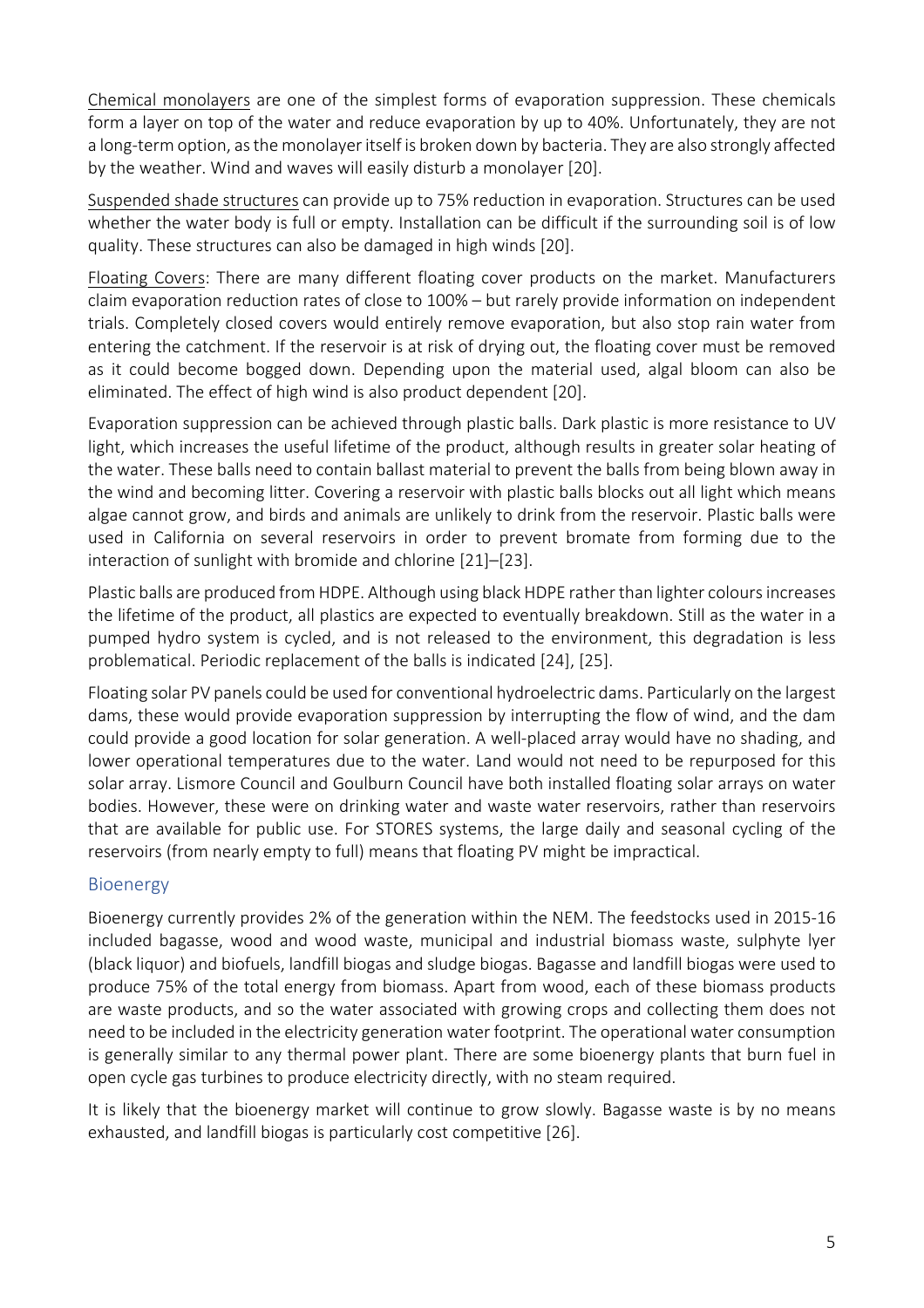## Large-Scale Photovoltaics

Although many companies now offer photovoltaic cleaning services, or even the installation of automatic cleaning systems [27], companies operating within Australia have discovered that there is no need to wash modules, and that energy losses from dirt have been in the range of 1%, depending upon location. 

#### Small-scale photovoltaics

A well designed residential solar system should be installed so that normal rainfall will keep panels relatively clean over the course of the year. Ideally, there won't be any overhanging objects upon which birds can perch and so increase the need for cleaning. Water consumption for cleaning residential and business solar panels is difficult to ascertain, and rather than being counted within the total industrial water used for electricity and gas, as the ABS does now, this would be included within urban water consumption.

#### **Wind**

Wind turbines do benefit from washing as a part of routine maintenance. This does not require significant volumes of water.

#### Water for Generation Technologies

The Australian Bureau of Statistics provides a breakdown of electricity generation by source from 2008-09 onwards. These values were used to model water use in the baseline electricity system.

In order to model a renewable energy scenario for the National Electricity Market, hourly historical demand data was combined with historical wind and solar data to find the lowest cost generation mix that fulfilled the NEM stability requirement. The original model provided information for the period 2005-10, but as the ABS provides information from 2008-09 onwards, only two years of the renewable scenario have been included below [28]. This system made use of legacy conventional hydroelectric and bioenergy plants – however, although this model assigned bioenergy to provide 887 and 1147 GWh for 2008-09 and 2009-10 respectively, it is likely that owners of biomass plants will exhaust their supply each year rather than save feedstocks for the future. More information on this model can be found at this reference: [29].

Values for the water footprint (WF) of these technologies, that is, the volume of water required per unit of energy, were found in the literature. These values can be found in Table 2 below. The following section describes the method used to calculate the water consumption for each technology. The water footprint for some of these technologies has been calculated for the Australian context.

#### *Coal*

The water footprint for the operation of coal-fired plants was taken from Table 2. As discussed above, some black coal-fired power stations use either saline or seawater for cooling purposes. As this study is investigating freshwater, but operational data aren't available for the individual plants, the total energy output was lowered by a scaling factor of 24%, according to the capacity of the plants that use salt water and dry technology for cooling. These plants do use freshwater for other purposes. Dry cooling is used for 12% of coal capacity in the NEM, and salt water for 18% of capacity.

Coal as fuel is also required. As discussed above, this fuel has an additional water footprint. The fuel factor from Table 2 was used to determine this water consumption.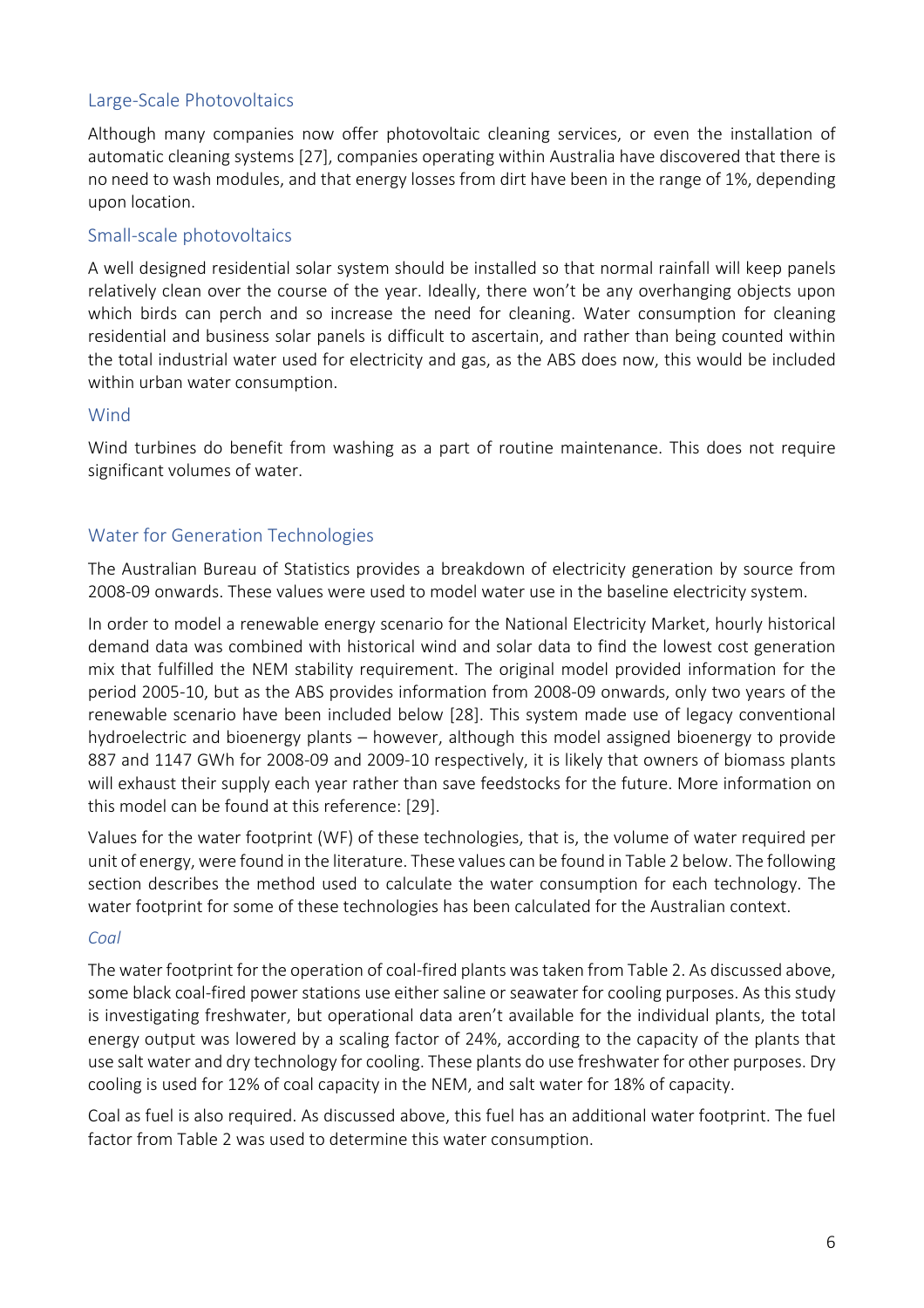#### *Gas*

Water consumption for open cycle gas turbines (OGCTs) and CCGTs is taken from Table 2. OCGT does not require cooling water. Gas also has a factor in the fuel supply line, taken from the same Table.

#### *Conventional Hydroelectricity*

The ABS do not define water use in conventional hydroelectricity as "consumption" because the water is returned to the environment [3]. However, creating huge reservoirs results in water loss to evaporation. These reservoirs are often used for many other purposes, some of which would not be available had the systems not been constructed. These uses include environmental flows, fishing, water sports, the associated services to tourists, water storages for irrigation, and urban water supplies. Rather than apportion the water loss to evaporation to each of these uses, we present the full loss in the table below.

Evaporation will vary by the year, and by the management of the water system. Pan evaporation levels across Australia can be seen in Figure 1. As discussed above, a scaling factor of 70% was used to convert the pan evaporation to real-world levels.

Hydroelectric plants in Australia are mostly located within the Snowy Hydro systems in NSW, Victoria and Tasmania. These areas are characterised by lower than the national average evaporation.

Snowy Hydro publishes information detailing the height and the total capacity of the dams within the system. This information is shown in Table 5 in the Appendix. Information about the long-term average level of Lake Eucumbene, which is currently 59% of gross capacity, and the level of Lake Tantangara, which will now be held at 20%, is also provided [16]. These data do not allow the area of the dams to be calculated, particularly given the irregular shape of many of the dams.

Google Earth provides some historical imagery. Unfortunately, the period 2008-09 and 2009-10 used in this model is not included in the available imagery of many water bodies in the scheme  $-$  the available information is tabulated below, in Table 6 and Table 7. This information is important for this model, because the evaporation depends upon the surface area of the water body, but the plant operators are generally more concerned with the lake level presented as a percentage. Although the official surface area of Lake Eucumbene is 14,542 hectares, the April 2011 historical image shows the lake was closer to 7.300 hectares.

Tasmanian Hydro provides information on lake levels, but many of the water bodies in this system are very small, and official data is not publicly available. Google Earth was used to find the surface area of these dams.

Once the total surface area of the water bodies was determined, evaporation was found in each area by applying the relevant pan evaporation value. Given the lack of historical information, a single figure was determined for evaporation for both years. This figure was 14,901 m<sup>3</sup>/TJ, which is comparable to the value from the literature of 15,100 m<sup>3</sup>/TJ, found in Table 2.

#### *PHES*

The required PHES power demand of 16 GW and 31 hours of capacity was taken from the renewable model. These figures were entered into a simplified PHES calculator to find the appropriate reservoir surface area, which required values for the head (the altitudinal difference between top and bottom reservoir), and the average reservoir depth. These values were: head 400 m, average reservoir depth 40 m, area of combined reservoirs 3,350 ha.

22,000 potential upper reservoirs have been mapped throughout Australia, which are in some areas more than 1000 times the PHES installations that would be required to provide balancing services to a renewable electricity grid. Few sites would be needed, which means that only the best need be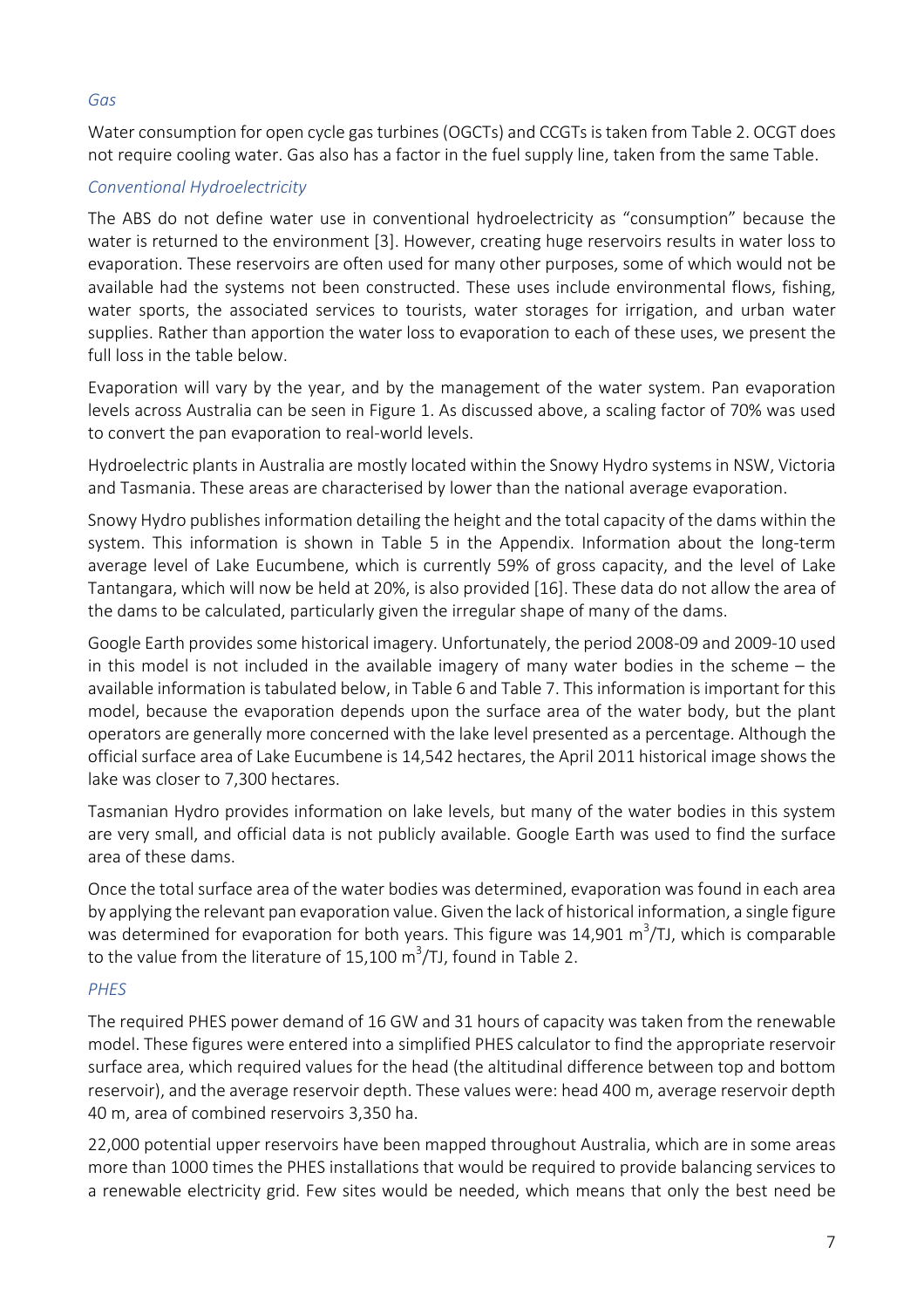considered. A good installation will have large head, and low construction costs (these are determined by the morphology of the site). Higher dam walls are typically more expensive, but result in dams with less surface area per unit volume, and hence less evaporation.

The total water capacity of the PHES system must be sourced before the plant can operate. This water consumption was levelised over the 50-year lifetime of the system.

PHES plants are generally most appropriately sited when they are close to distributed power generation, and close to major transmission lines. Sites that match with the requirement of a large altitudinal difference are found along the Great Dividing Range. The pan evaporation value for this region was used to determine PHES evaporation, along with the correction factor.

Evaporation suppression was also included in this model. For more information on the suppression methods, please see below. The following chart shows the annual theoretical evaporation and the yearly component of the initial fill, for the entire PHES fleet.



Figure 2: Evaporation and distributed initial fill per year for different levels of evaporation suppression

Evaporation suppression is rarely perfect, and so only levels up to 90% have been modelled.

#### *Bioenergy*

The great majority of feedstock used for bioenergy in Australia comes from waste material, such as cane sugar waste, landfill gas, or sewage gas. As such, there is no additional water consumption for the fuel. Bioenergy plants in Australia either use steam turbines, or simply use the gaseous fuel in a gas turbine.

#### *Photovoltaics*

ABS data were used to determine the energy generated from PV in the baseline model, and the renewable scenario generation was taken from [29]. As mentioned in the section above, some commercial solar farms in Australia do not wash their panels, as overall losses are not enough to warrant the expense. Water to wash residential PV is difficult to ascertain  $-$  some owners set and forget, whereas others may wash carefully on a schedule. This consumption would be attributed to urban water use. Regardless, the water consumption for both small- and large-scale PV has been included in this study – calculated using the operational factor in Table 2. These values are the median values taken from data encompassing many different studies, and which had very large ranges. Given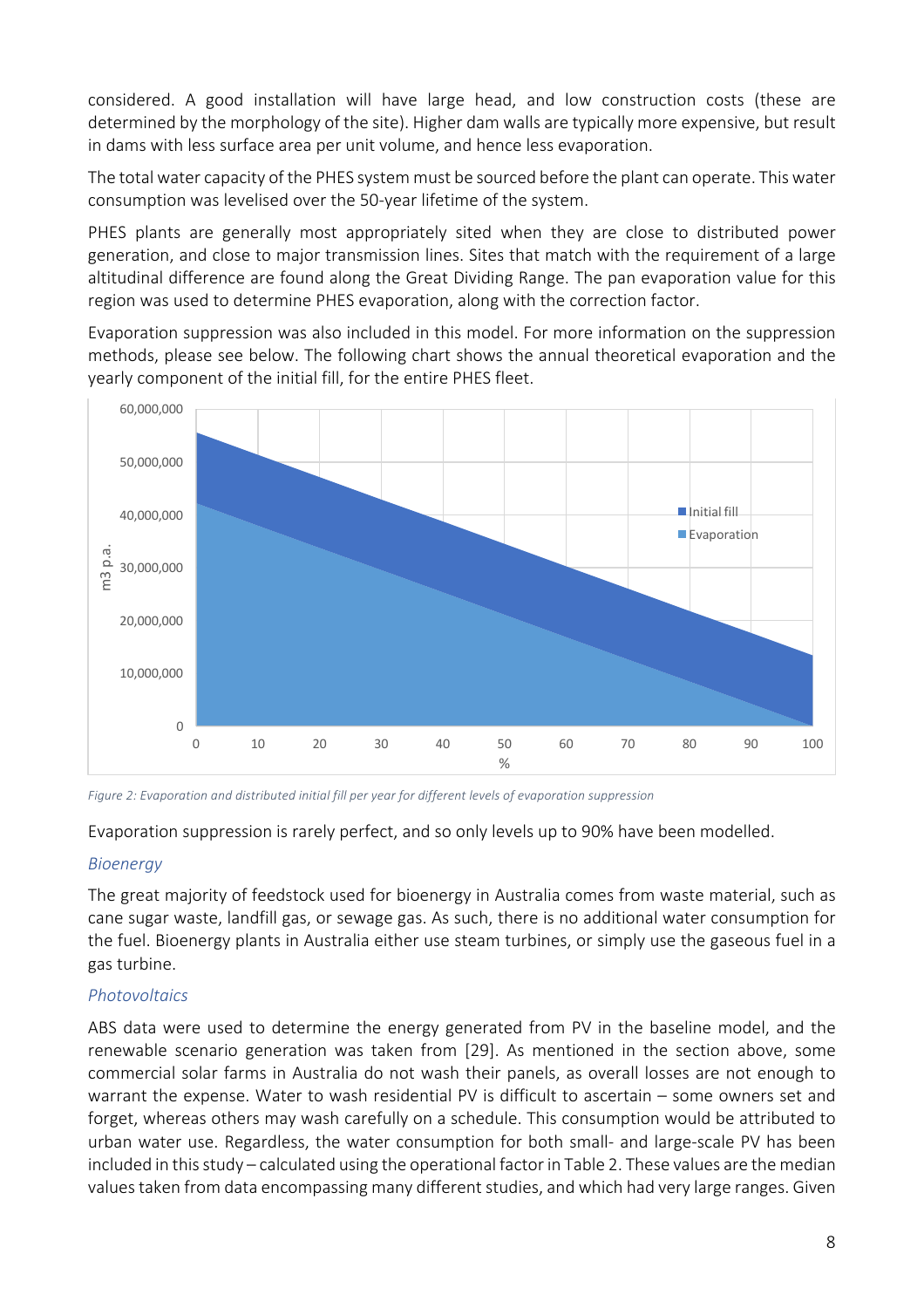that the majority of solar globally is installed in East Asia and Europe [30], which have different hydrological and pollution conditions than Australia, this result will be higher than that of an Australian solar farm water consumption. The water for PV remains much lower than that for any fossil fuel.

#### *Wind*

Wind turbine maintenance includes washing – the operational factor in Table 2 was used to calculate the total consumption.

*Table 2: Consumptive water footprint* ( $m^3$  *per TJ)* for electricity and heat generation, over the period 2008-12 [31],[34]

|              | Firewood | $\omega$<br>odo.<br>тр<br>МН | Nuclear | $\overline{\overline{0}}$ | pue<br>lignite<br>Coal | Geotherma      | gas<br>Natural | Solar | Wind |
|--------------|----------|------------------------------|---------|---------------------------|------------------------|----------------|----------------|-------|------|
| Operation    | 400      | 15,100                       | 610     | 440                       | 440                    | 340            | 240            | 50    | 0.2  |
| Construction | 0.4      | 0.3                          | 0.3     | 1.1                       | 1.1                    | 2.1            | 1.1            | 90    | 1.1  |
| Fuel Supply  | 156,000  | $\mathbf 0$                  | 68      | 55                        | 54                     | $\overline{0}$ | 6              | 0     | 0    |

*Table 3: Current fossil-centric system and associated water consumption* [28]

|                        | 2008-09 | 2009-10 | 2008-09       | 2009-10     |
|------------------------|---------|---------|---------------|-------------|
|                        | GWh     | GWh     | $m3$ water    | $m3$ water  |
| Non-renewable fuels    |         |         |               |             |
| <b>Black coal</b>      | 118,533 | 114,112 | 165,736,883   | 143,600,744 |
| Brown coal             | 56,981  | 56,068  | 101,335,722   | 99,711,865  |
| Natural gas            | 21,231  | 26,447  | 18,802,085    | 23,421,109  |
| Oil products           | 884     | 615     | 1,575,644     | 1,096,286   |
| Other a                | 1,427   | 1,971   |               |             |
| Total non-renewable    | 199,056 | 199,213 | 287,450,334   | 267,830,004 |
| Renewable fuels        |         |         |               |             |
| Bagasse, wood b        | 1,763   | 1,762   | 2,539,296     | 2,536,992   |
| Biogas b               | 903     | 885     | 1,300,320     | 1,274,688   |
| Wind                   | 3,149   | 4,388   | 2,267         | 3,159       |
| Hydro                  | 11,869  | 13,549  | 720,267,800   | 720,267,800 |
| Large-scale solar PV   |         |         |               |             |
| Small-scale solar PV   | 136     | 363     | 24,552        | 65,340      |
| Geothermal             | 1       | 1       | 612           | 612         |
| <b>Total renewable</b> | 17,821  | 20,947  | 724,134,847   | 724,148,591 |
| Total                  | 216,877 | 220,160 | 1,011,585,181 | 991,978,595 |

*Table 4: Possible renewable system and associated water consumption* [29]

| 2008-09 | 2009-10 | 2008-09 | 2009-10 |
|---------|---------|---------|---------|
|         |         |         |         |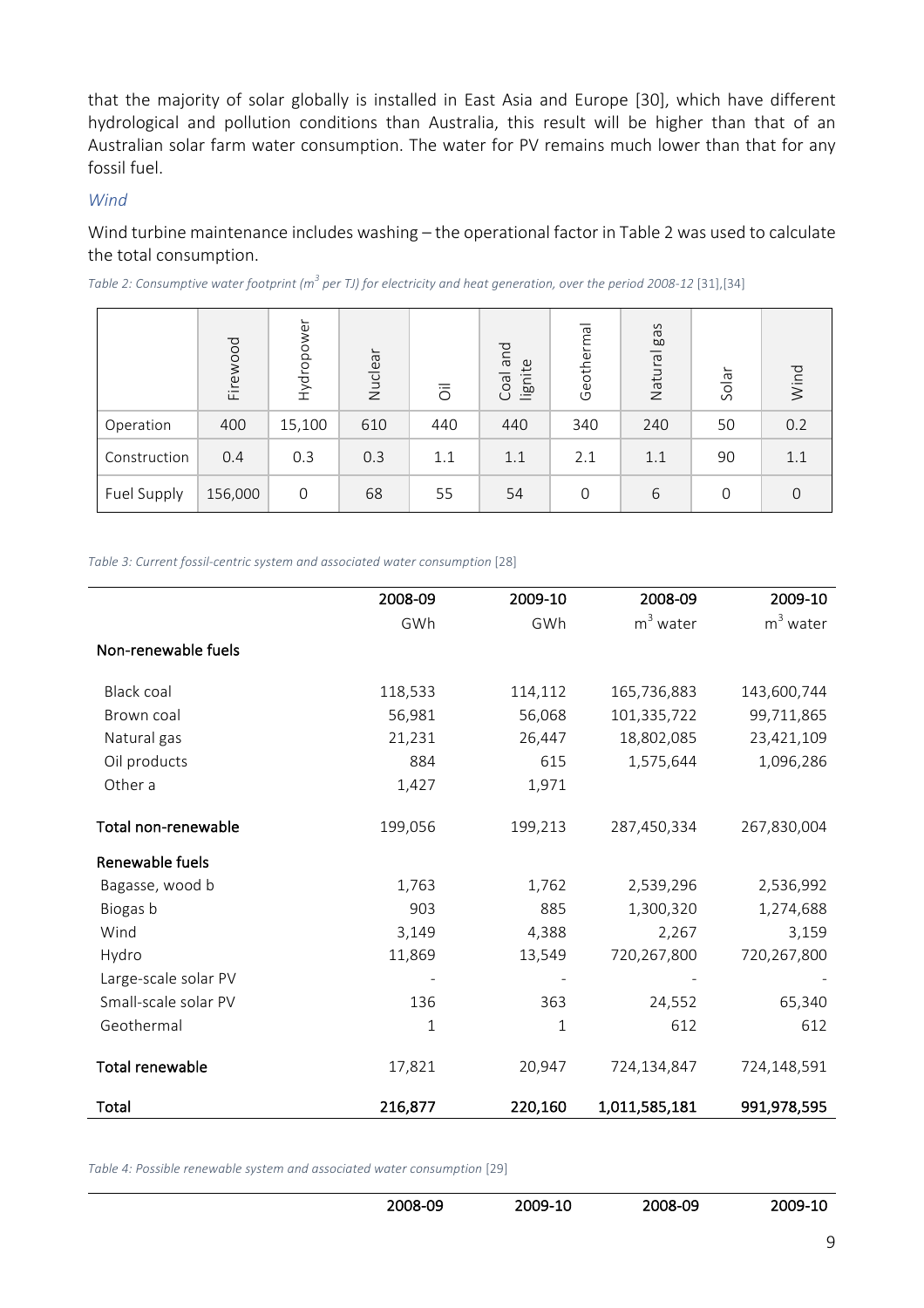|                                 | GWh     | GWh     | $m3$ water  | $m3$ water   |
|---------------------------------|---------|---------|-------------|--------------|
| Renewable fuels                 |         |         |             |              |
| Bioenergy                       | 887     | 1,147   | 1,277,226   | 1,651,483    |
| Wind                            | 170,995 | 165,468 | 123,116     | 119,137      |
| Hydro                           | 17,891  | 20,348  | 720,267,800 | 720,267,800  |
| Large-scale solar PV            | 12,525  | 12,586  | 2,254,469   | 2,265,486    |
| Small-scale solar PV            | 22,805  | 23,139  | 4,104,840   | 4,165,059    |
| Pumped hydro                    | 16,537  | 16,200  | 55,599,041  | 55,599,041   |
|                                 |         |         |             |              |
| Total                           | 241,639 | 238,888 | 783,626,491 | 784,068,006  |
| Total excl. legacy              | 222,862 | 217,393 | 62,081,466  | 62,148,723   |
| Total excl. leg & incl. EvapSup |         |         | 24,099,952  | 24, 167, 210 |

These figures can be compared with commercial water extraction from the Murray Darling Basin to demonstrate the scale of the change. The nominally sustainable extraction level of the latter is 11,000 GL per year [32], whereas the electricity system current system consumes 1,001 GL per year. The renewable option consumes 784 GL per year, most of which is evaporation from the existing hydro reservoirs. An Australian electricity system deriving 90% of its annual energy from PV and wind with PHES support consumes 62 GL per year (excluding existing hydro and bio). Including 90% efficient evaporation suppression on the PHES further lowers this to 24 GL per year. This is just 2% of the status quo.

# OTHER FNVIRONMENTAL IMPACTS OF STORES

Environmental impacts of STORES include water consumption, alienation of land used for reservoirs, and the disturbances associated with pressure pipelines, feedwater pipelines, roads, power stations, switchyards and powerlines. The environmental impacts of STORES excluding water impacts is discussed in this section. It is not possible to be specific since the location of STORES systems is not presently known. However, a general analysis is presented.

The conclusion of our analysis is that the environmental impact of STORES is likely to be very small, both absolutely and relative to other parts of the electricity industry. Two important points inform this conclusion:

- We have excluded national parks and other land on the protected lands database (CAPAD) from our site searching
- We found 22,000 good sites, but only a few dozen would ever need to be developed to support a 100% renewable electricity system. This means that sites with small environmental impact can be selected, thus bypassing sites with larger potential environmental impact

Land use: The amount of energy storage required to support a 100% renewable electricity system is about 450 GWh [8]. This corresponds to a required area of reservoir of about 3600 Ha (calculated through the well-known equations for energy storage potential). This is a tiny fraction (5 parts per million) of Australia's landmass (769,000,000 Ha).

A renewable Australian electricity system based on 30% wind energy, 30% ground-mounted single axis tracking PV, 30% roof-mounted PV and 10% existing hydro and bio requires about 22 GW of wind turbines and 39 GW of single axis tracking PV systems (assuming average capacity factors 20% and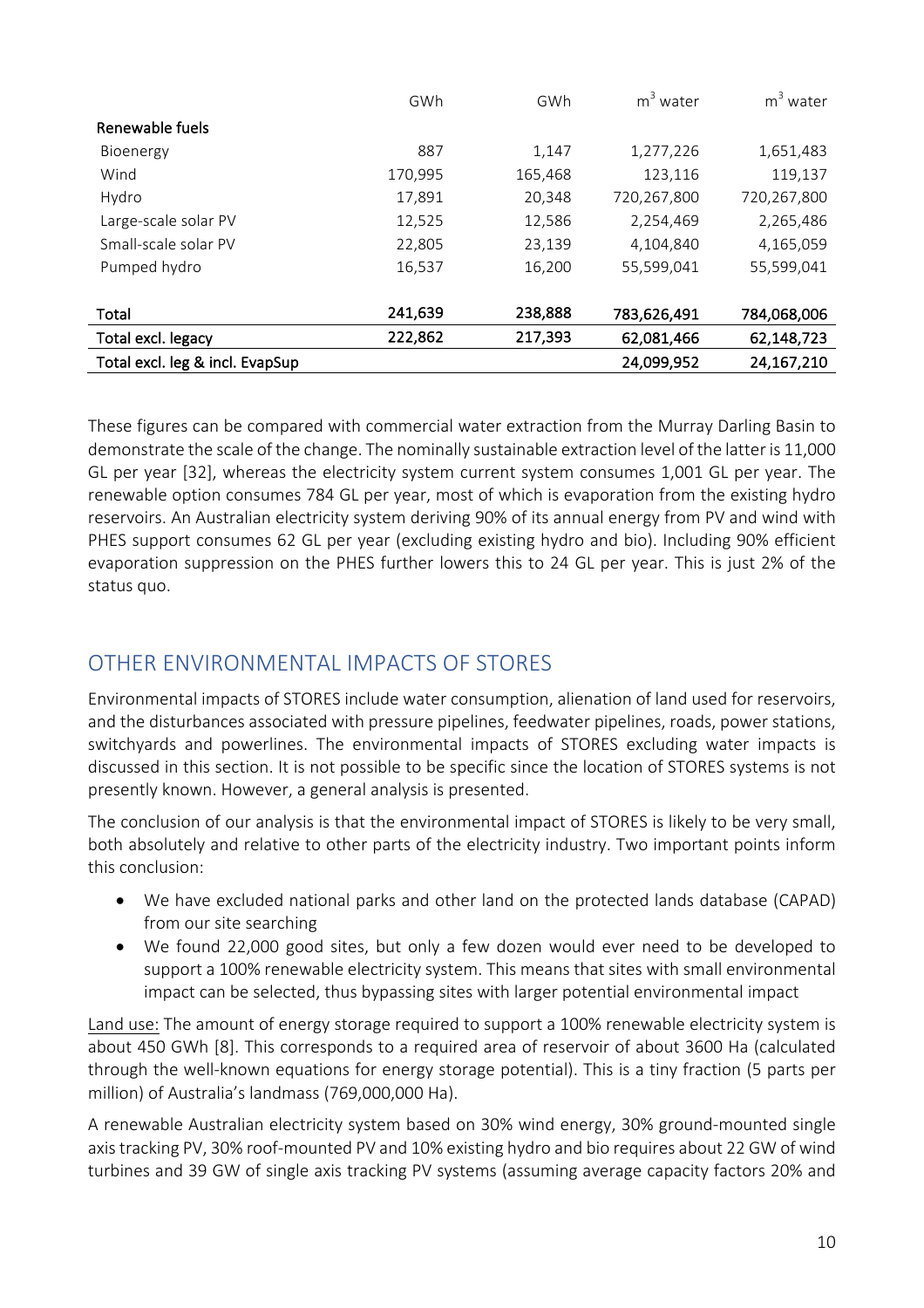35% for ground-mounted single-axis-tracking PV and wind respectively). Land alienated by these systems is estimated as follows:

- Wind: 22 GW comprising 4,400 turbines with a rating of 5 MW each. Each turbine directly alienates a 500 m<sup>2</sup> block of land, plus a 4 m wide, 1000 m long access road, giving a total of 2,000 Ha
- Ground mounted PV: 39 GW of 20% efficient panels requires 1 Ha per 2 MW of panel. Allowing spacing of 3:1 between the panels means that the required land area of about 1.5 Ha per MW, or 59,000 Ha per 39 GW although this land could have secondary agricultural use such as sheep grazing between the panels.
- Roof-mounted PV: no additional land is alienated
- STORES pumped hydro: 3,600 Ha

Thus, total land alienation of a 90% PV/wind/PHES electricity system is about 65,000 Ha, 90% of which is associated with the PV systems. This is a tiny fraction of Australia's land surface area (less than one part in 10,000). The area of hydroelectric reservoirs in the Snowy Mountains and Tasmanian systems is 134,000 Ha, which is about double this area.

Other impacts: Apart from land alienation and water use, the potential environmental impacts of PHES systems includes visual intrusion, weed and feral animal invasion along infrastructure routes, erosion, fragmentation of ecosystems, small alterations to waterflow on minor streams and drainage basins, and small noise generation from turbine/pump operation and vehicle access. Standard environmental and engineering controls can be used to minimise these impacts.

Acknowledgements: the contributions of many people to this work is gratefully acknowledged, particularly Mark Diesendorf who provided valuable comments on the final text. Responsibility for the work is taken by the authors.

## References

- [1] A. Blakers, M. Stocks, B. Lu, K. Anderson, and A. Nadolny, "An atlas of pumped hydro energy storage," 2017. [Online]. Available: https://www.dropbox.com/s/5s5cbwcw32ge18p/170919 PHES Atlas.pdf?dl=0.
- [2] A. Smart and A. Aspinall, *Water and the electricity generation industry Implications of use*, no. August. Canberra: National Water Commission, 2009.
- [3] Australian Bureau of Statistics, "4610.0 Water Account, Australia, 2004-05," 28-Nov-2006. [Online]. **Available:** http://www.abs.gov.au/AUSSTATS/abs@.nsf/allprimarymainfeatures/6F380840F971B08DCA 2577E700158A5E?opendocument.
- [4] Australian Government Department of Resources Energy and Tourism, *Energy White Paper* 2012: Australia's energy transformation. Canberra, 2012.
- [5] World Nuclear Association, "Cooling Power Plants," Feb-2017. [Online]. Available: http://www.world-nuclear.org/information-library/current-and-future-generation/coolingpower-plants.aspx.
- [6] D. Murrant, A. Quinn, L. Chapman, and C. Heaton, "Water use of the UK thermal electricity generation fleet by 2050: Part 2 quantifying the problem," *Energy Policy*, vol. 108, no. April,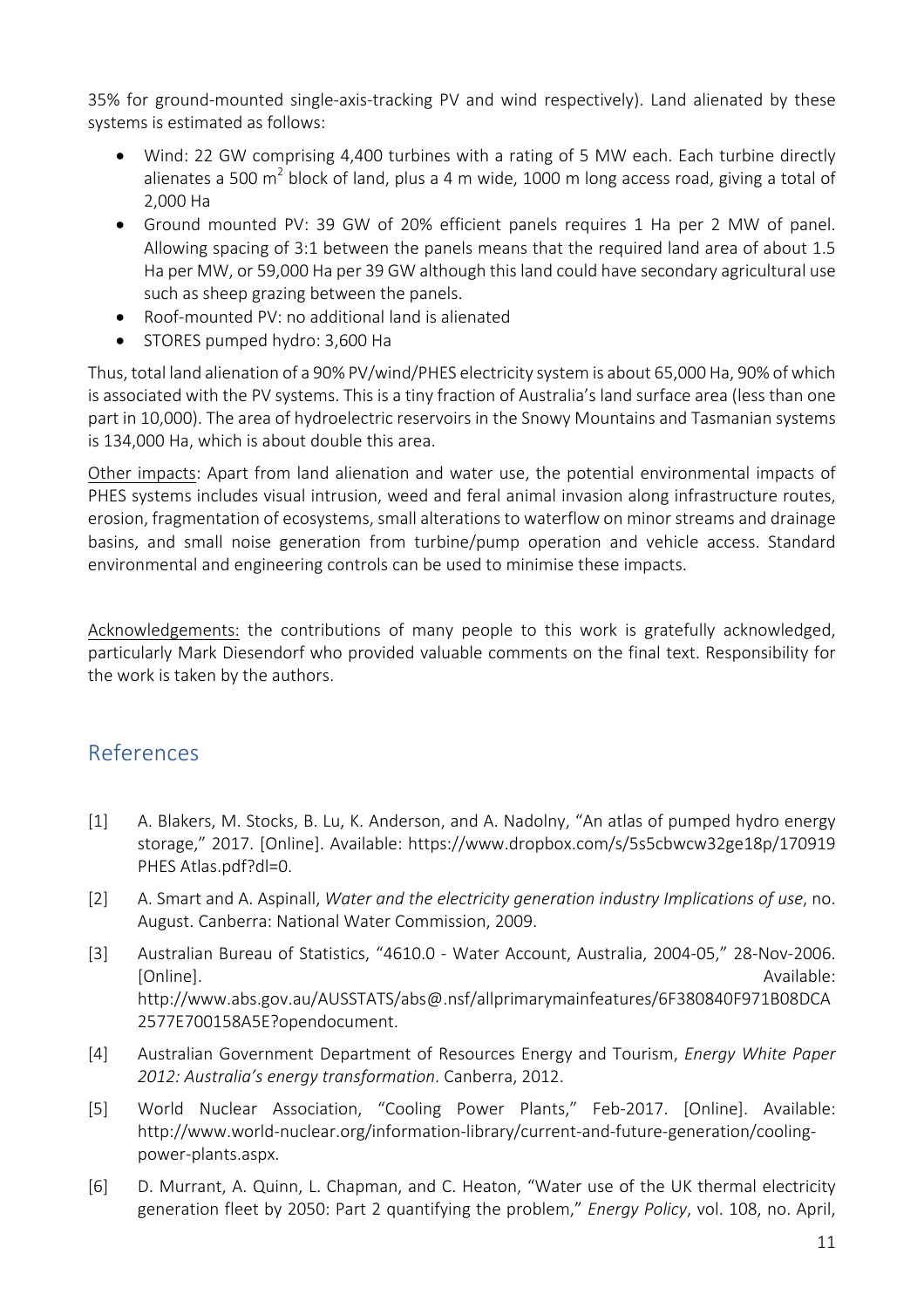pp. 859–874, 2017.

- [7] The Guardian, "Heatwave hits French power production," The Guardian, 13-Aug-2003. [Online]. Available: https://www.theguardian.com/world/2003/aug/12/france.nuclear.
- [8] NSW Chief Scientist & Engineer, "Final report from the Energy Security Taskforce," 19-Dec-2017. [Online]. Available: http://www.chiefscientist.nsw.gov.au/\_\_data/assets/pdf\_file/0019/136711/171219- MASTER-NSW-Energy-Security-Taskforce-report-FINAL-SIGNED.pdf.
- [9] K. I. M. Robinson, "Effects of thermal power station effluent on the seagrass benthic communities of Lake Macquarie, a New South Wales coastal lagoon," *Wetl.*, vol. 7, no. 1, 1987.
- [10] Flinders Power Partnership, "Environmental Closure and Post Closure Plan Augusta Power Stations," 
Stations, 
Coct-2016.  $[Online]$ .  $[Online]$  Available: www.epa.sa.gov.au/files/12425 station closure plan 18 oct 2016.pdf.
- [11] Australian Bureau of Statistics, "4610.0 Water Account, Australia, 2015-16," 23-Nov-2017. [Online]. Available: http://www.abs.gov.au/AUSSTATS/abs@.nsf/Latestproducts/4610.0Main Features22015-16?opendocument&tabname=Summary&prodno=4610.0&issue=2015- 16&num=&view=.
- [12] Commonwealth of Australia, "Coal Fact Sheet," Australian Atlas of Minerals Resources, Mines *& Processing Centres*, 2015. [Online]. Available: http://www.australianminesatlas.gov.au/education/fact\_sheets/coal.html.
- [13] A. Kumar, "Coal Preparation," *InfoMine*, Jun-2015. [Online]. Available: http://technology.infomine.com/reviews/coalpreparation/welcome.asp?view=full.
- [14] International Energy Agency, "Water for Energy: Is energy becoming a thirstier resource? Excerpt from the World Energy Outlook 2012," 2012. [Online]. Available: http://www.worldenergyoutlook.org/media/weowebsite/2012/WEO\_2012\_Water\_Excerpt.p df.
- [15] R. A. M. Peer and K. T. Sanders, "The water consequences of a transitioning US power sector," *Appl. Energy*, vol. 210, no. August 2017, pp. 613–622, 2018.
- [16] Snowy Hydro, "Water report 2012-13," 2013. [Online]. Available: http://www.snowyhydro.com.au/wp-content/uploads/2016/10/SHL\_WaterReport\_2012-13.pdf.
- [17] E. Linacre, "Ratio of lake to pan evaporation rates." [Online]. Available: http://wwwdas.uwyo.edu/~geerts/cwx/notes/chap04/eoep.html.
- [18] M. E. Jensen, "Estimating evaporation from water surfaces," in *CSU/ARS Evapotranspiration Workshop*, 2010.
- [19] Australian Government Bureau of Meteorology, "Average annual, seasonal and monthly evaporation," 2006. [Online]. Available: http://www.bom.gov.au/jsp/ncc/climate\_averages/evaporation/index.jsp.
- [20] Sheep Connect SA, "Controlling Dam Evaporation," 2017. [Online]. Available: https://www.sheepconnectsa.com.au/water-security/water-sources/controlling-damevaporation.
- [21] Euro-matic, "Floating cover balls." [Online]. Available: http://euromatic.eu/en/products/floating-cover-balls/.
- [22] Advanced Water Treatment Technologies, "Armor Ball (R): Hollow Plastic Ball Cover," 2017.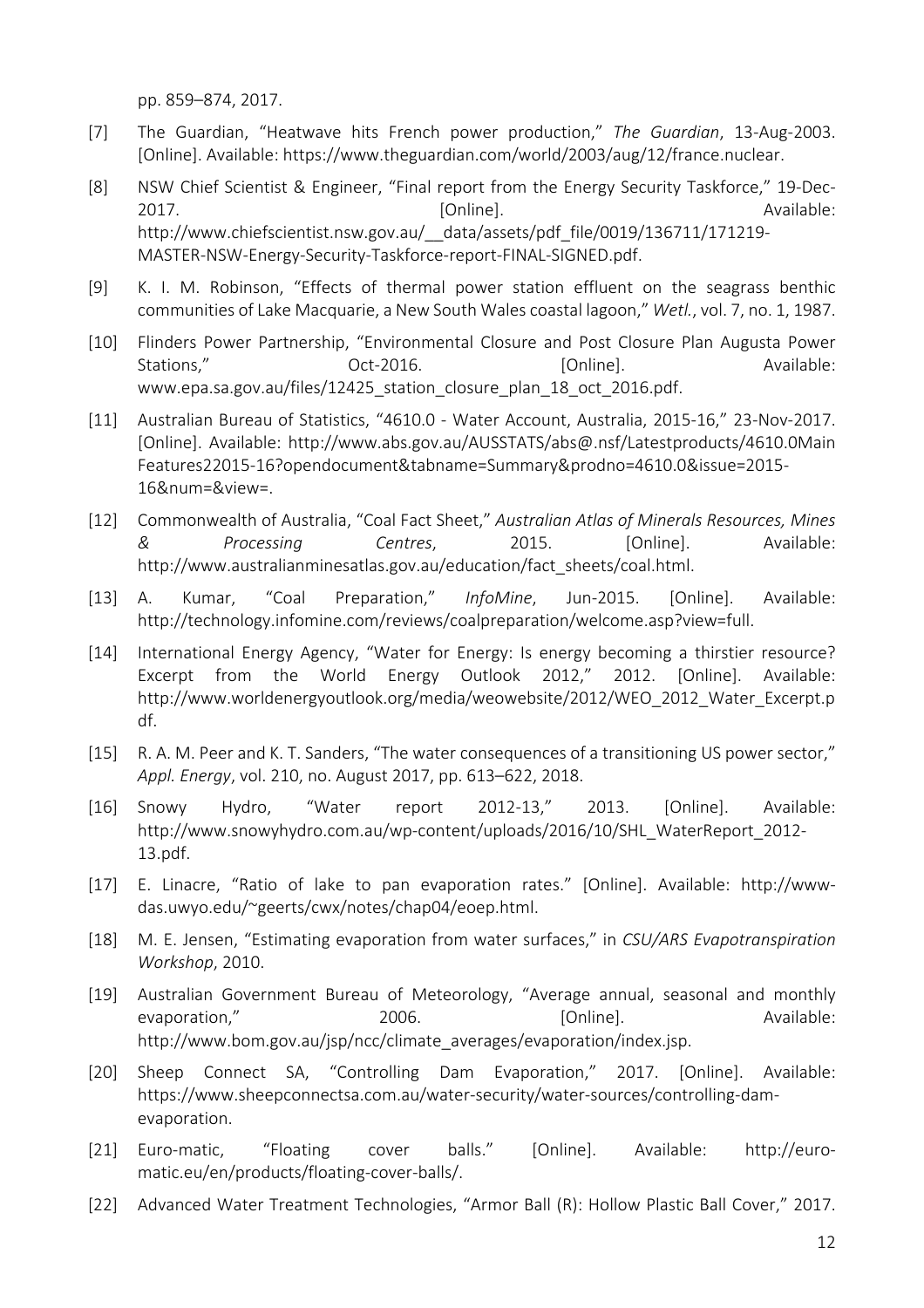[Online]. Available: http://www.awtti.com/armor-ball-cover/.

- [23] Total Plastic Solutions, "Shade Balls: An unusual (and often misunderstood) application for plastics," 2015. [Online]. Available: http://www.totalplasticssolutions.com.au/shade-ballsunusual-often-misunderstoodapplication-plastics/.
- [24] K. Mattsson, L.-A. Hansson, and T. Cedervall, "Nano-plastics in the aquatic environment," *Environ. Sci. Process. Impacts*, vol. 17, no. 10, pp. 1712–1721, 2015.
- [25] A. L. Andrady, "Microplastics in the marine environment," *Mar. Pollut. Bull.*, vol. 62, no. 8, pp. 1596–1605, 2011.
- [26] Clean Energy Finance Corporation, "The Australian bioenergy and energy from waste market," no. November, pp. 1–15, 2015.
- [27] K. Pickerel, "Fighting Dirty: Manual Washing vs. Automatic Cleaning of Solar Modules," Solar Power **World**, **25-Feb-2015.** [Online]. Available: https://www.solarpowerworldonline.com/2015/02/fighting-dirty-manual-washing-vsautomatic-cleaning-of-solar-modules/.
- [28] Department of the Environment and Energy, "Australian Energy Statistics, Table O," 2017. .
- [29] A. Blakers, B. Lu, and M. Stocks, "100% renewable electricity in Australia," *Energy*, vol. 133, pp. 471–482, Aug. 2017.
- [30] World Energy Council, "Solar," 2018. [Online]. Available: https://www.worldenergy.org/data/resources/resource/solar/.
- [31] M. M. Mekonnen, P. W. Gerbens-Leenes, and A. Y. Hoekstra, "The consumptive water footprint of electricity and heat: a global assessment," *Environ. Sci. Water Res. Technol.*, vol. 1, no. 3, pp. 285–297, 2015.
- [32] Murray Darling Basin Authority, "Discover surface water." [Online]. Available: https://www.mdba.gov.au/discover-basin/water/discover-surface-water.
- [33] Snowy Hydro, "Dams of the Snowy Mountains Scheme." [Online]. Available: http://www.snowyhydro.com.au/our-energy/hydro/the-assets/dams/.
- [34] Meldrum, S. Nettles-Anderson, G. Heath and J. Macknick, "Life cycle water use for electricity generation: a review and harmonization of literature estimates" Environmental Research Letters, Vol 8, No 1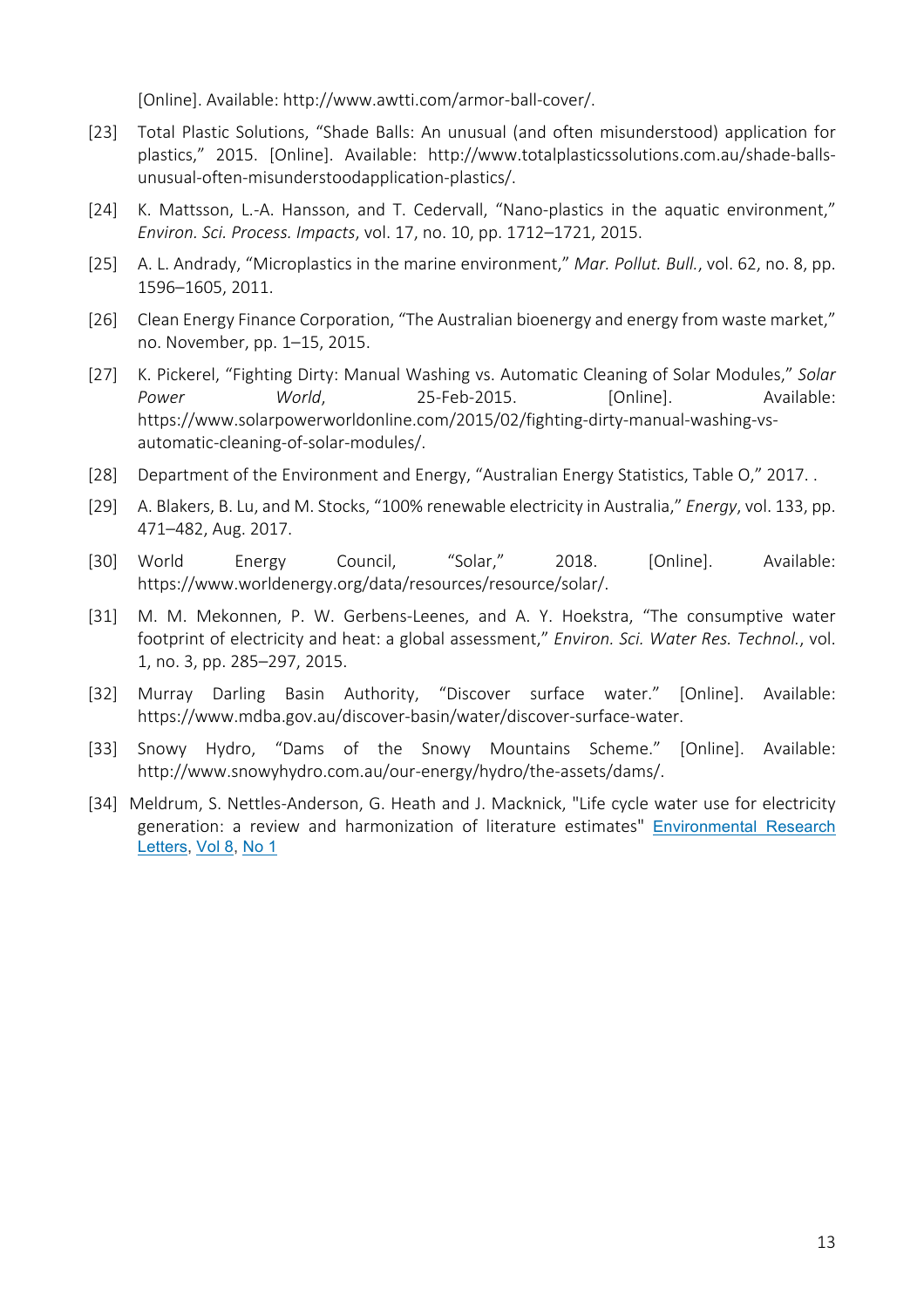# Appendix



*Figure 3: Average annual pan evaporation in Australia* [19]

| <b>NAME</b>        | <b>TYPE</b>      | HEIGHT (m) | <b>CREST LENGTH</b><br>(m) | <b>GROSS CAPACITY</b><br>$(10^3 \,\mathrm{m}^3)$ |
|--------------------|------------------|------------|----------------------------|--------------------------------------------------|
| Talbingo           | Rockfill         | 161.5      | 710                        | 920,600                                          |
| Eucumbene          | Earthfill        | 116.5      | 579.1                      | 4,798,400                                        |
| <b>Blowering</b>   | Rockfill         | 112.2      | 807.7                      | 1,632,400                                        |
| Geehi              | Rockfill         | 94.1       | 265.2                      | 21,100                                           |
| <b>Tumut Pond</b>  | Concrete Arch    | 86.3       | 217.9                      | 52,800                                           |
| Jindabyne          | Rockfill         | 71.6       | 335.3                      | 689,900                                          |
| Tooma              | Earthfill        | 67.1       | 304.8                      | 28,100                                           |
| <b>Island Bend</b> | Concrete Gravity | 48.8       | 146.3                      | 3,020                                            |
| Tumut 2            | Concrete Gravity | 46.3       | 118.9                      | 1,500                                            |
| Tantangara         | Concrete Gravity | 45.1       | 216.4                      | 254,100                                          |
| Jounama            | Rockfill         | 43.9       | 518.2                      | 43,500                                           |
| Murray 2           | Concrete Arch    | 42.7       | 131.1                      | 1,760                                            |
| Guthega            | Concrete Gravity | 33.5       | 139                        | 1,550                                            |

*Table 5: Snowy Hydro Dams, heights, crest length and gross capacity* [33]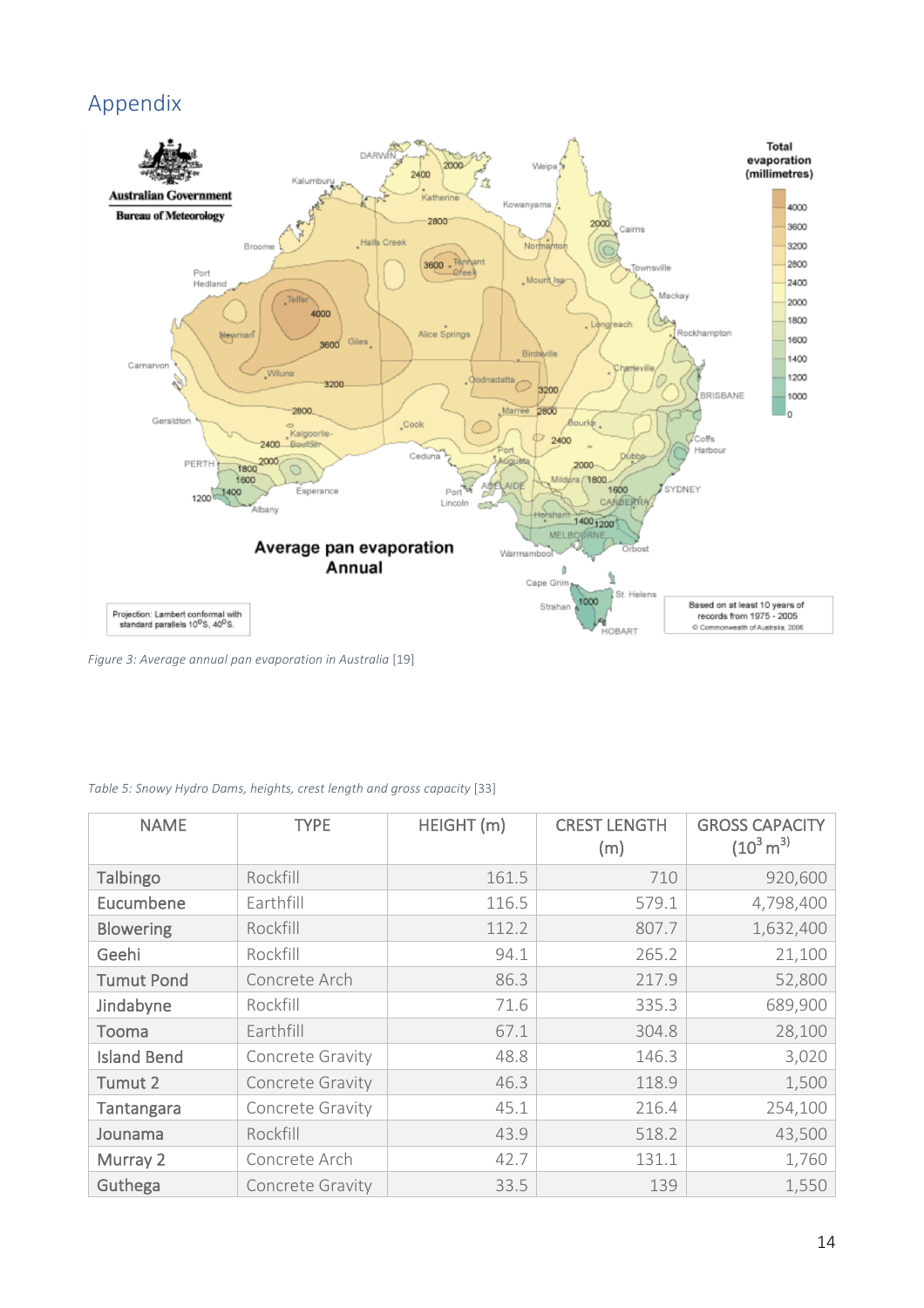| Happy Jacks            | <b>Concrete Gravity</b> |      | 76.∠   |        |
|------------------------|-------------------------|------|--------|--------|
| Deep Creek             | Concrete Gravity        |      | 54.9   |        |
| khancoban <sup>1</sup> | Earthfill               | 18.3 | 1066.8 | 21,500 |

*Table 6: Snowy Hydro official area vs model area* [33] *and Google Earth*

|                    | Official area (ha) | Area during model<br>period (ha) | Historical image date |
|--------------------|--------------------|----------------------------------|-----------------------|
| Talbingo           | 1,936              | 180                              | 31/10/13              |
| Eucumbene          | 14,542             | 7,500                            | 18/4/11               |
| <b>Blowering</b>   | 4,460              | 1,300                            | 31/10/09              |
| Geehi              | 700                | 48                               | 24/2/12               |
| <b>Tumut Pond</b>  | 203                | 84                               | 3/3/10                |
| Jindabyne          | 3,034              | 2,600                            | 27/10/11              |
| Tooma              | 180                | 129                              | 18/4/11               |
| <b>Island Bend</b> | 327                | 13                               | 22/10/12              |
| Tumut 2            | 182                | 182                              | Not available         |
| <b>Tantangara</b>  | 2,118              | 282                              | 16/4/10               |
| Jounama            | 3,804              | 200                              | 31/10/13              |
| Murray 2           | 190                | 12                               | 5/11/13               |
| Guthega            | 19.4               | 12                               | 24/2/12               |
| <b>Happy Jacks</b> | 5                  | $\bigcap$                        | 3/3/10                |
| Deep Creek         | $\overline{2}$     | $\overline{2}$                   | Not available         |
| Khancoban          | 4,694              | 275                              | 31/10/09              |

*Table 7: Tasmanian Hydro water body reservoir areas, from Google Earth*

| Lake               | km <sup>2</sup> |          | Lake                      | km <sup>2</sup> |          |
|--------------------|-----------------|----------|---------------------------|-----------------|----------|
| Trevallyn Pond     | 1.3             | 19/11/09 | <b>Bronte Lagoon</b>      | 4.4             | 14/3/10  |
| Lake Mackenzie     | 0.98            | 19/11/09 | Bradys/Binneys/Tungatinah | 8.57            | 14/3/10  |
| Lake Rowallan      | 7.84            | 27/3/11  | Laughing Jack Lagoon      | 2.81            | 27/1/12  |
| Lake Parangana     | 0.93            | 22/11/10 | Lake Liapootah            | 1.98            | 14/3/10  |
| Lake Cethana       | 3.75            | 22/11/10 | Wayatinah Lagoon          | 2               | 14/3/10  |
| Lake Barrington    | 6.38            | 15/12/07 | Lake Catagunya            | 1.56            | 14/3/10  |
| Lake Gairdner      | 0.77            | 22/11/10 | Lake Repulse              | 1.17            | 14/3/10  |
| Lake Paloona       | 1.4             | 22/11/10 | Cluny Lagoon              | 1.4             | 19/1/12  |
| Lake Augusta       | 6.27            | 27/3/11  | Meadowbank Lake           | 5.67            | 11/3/10  |
| Arthurs Lake       | 57.4            | 13/9/10  | Lake Burbury              | 45.5            | 13/9/13  |
| Great Lake         | 137             | 27/3/11  | Lake Margaret             | 1.5             | 16/1/12  |
| Little Pine Lagoon | 1.78            | 14/3/10  | Whitespur Pond            | 0.1             | 19/1/12  |
| Shannon Lagoon     | 2.1             | 14/3/10  | Lake Newton               | 0.4             | 19/1/12  |
| Penstock Lagoon    | 1.42            | 2/9/11   | Lake Plimsoll             | 3               | 19/1/12  |
| Woods Lake         | 11.3            | 11/3/10  | Lake Murchison            | 3.1             | 19/1/12  |
| Lake St Clair      | 26.3            | 27/3/11  | Lake Mackintosh           | 27.9            | 19/10/11 |
| Lake King William  | 36.7            | 25/2/12  | Lake Rosebery             | 6.59            | 25/12/13 |